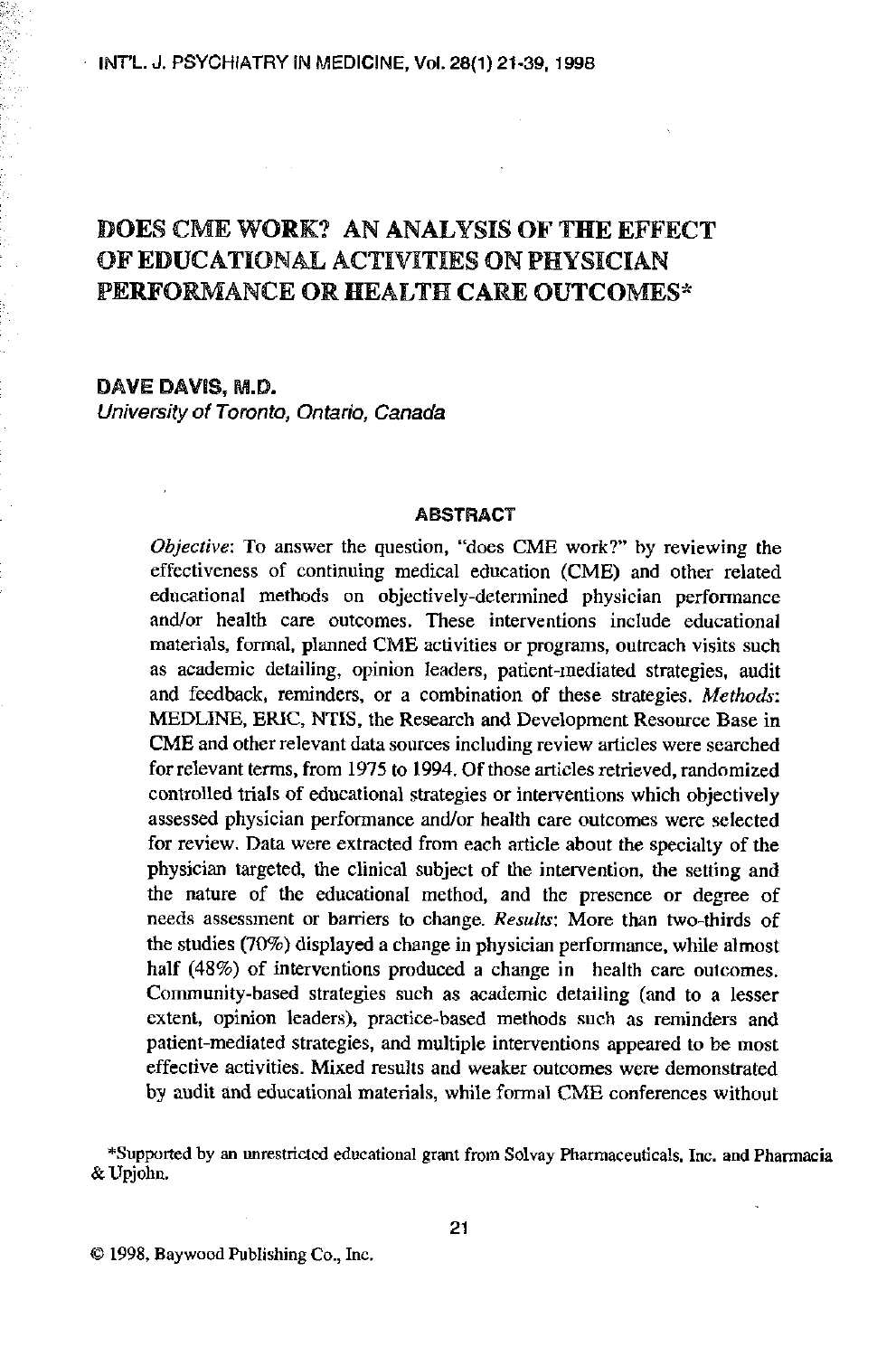enabling or practice-reinforcing strategies, had relatively little impact. *Conclusion-.* Strategies **which enable** and/or reinforce appear to "work" in changing physician performance **or** health care outcomes, a finding which has significant impact on **the delivery** of **CME,** and the need for further research into physician learning **and** change.

*(Int'l. J. Psychiatry in Medicine* **1998;28:21-39)**

Key Words: continuing medical education, physician performance, health care and patient outcomes, effectiveness

#### INTRODUCTION

For more than two decades, the question, "Does continuing medical education (CME) work?" has plagued theorists in adult and continuing professional education, providers of continuing medical education, and health services researchers. The question, simple at first glance, is really two questions: "What do we mean by CME?" and "What do we mean by 'work'?"

#### WHAT DO WE MEAN BY CME?

The first sub-question, "What do we mean by CME?" gamers a variety of responses depending on the source of the answer. Most physicians, the CME "industry," and the accreditation process focus our attention on CME as the short course or conference, a mode with which most physicians are familiar, given their undergraduate learning experiences. In contrast, this review defines CME as any attempt to persuade physicians to modify their practice performance by communicating clinical information. This may be achieved by strategies outlined below and in Table 1, methods which are persuasive in nature and which do not include those that are administrative. This more comprehensive definition has been used by adult educators who have indicated for two decades the importance of all learning resources to physician learning and change. Furthermore, health services researchers have indicated the effectiveness of community- and practicebased interventions such as academic detailing, opinion leaders, audit and feedback, and reminder systems.

## WHAT DO WE MEAN BY "WORK"?

This second sub-question, in the context of CME and health care reform, is more problematic. While accreditation principles require only that physician perception of change or learning be documented, more important questions include the impact of CME on physician performance in the workplace setting,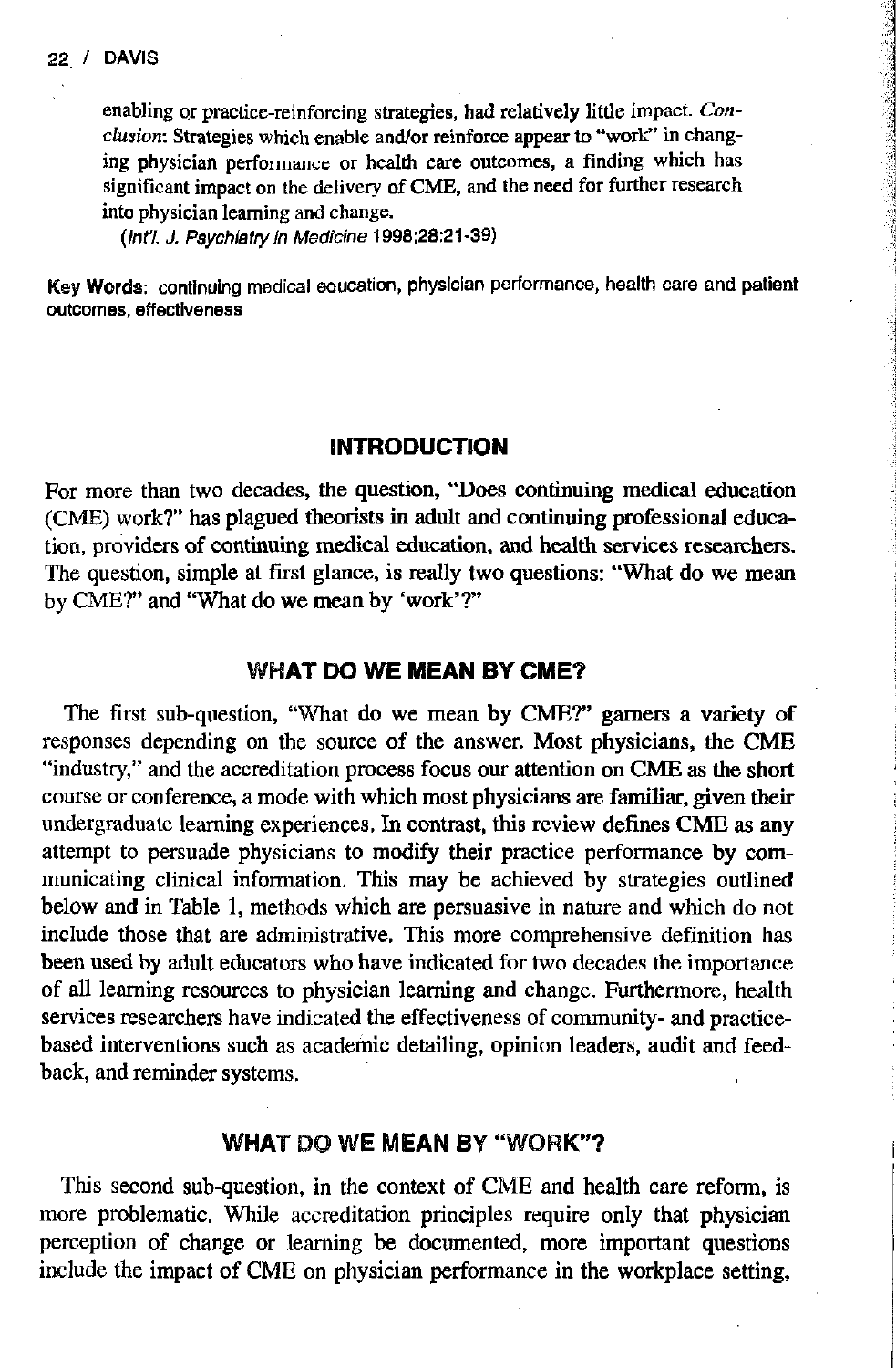#### Tabla 1. Categorization of Educational Interventions

- (1) Educational materials (e.g., non-interactive printed materials, audiotapes, videotapes, computer-generated materials)
- (2) Formal CME programs (e.g., by courses, seminars, rounds, meetings, lectures, conferences, workshops, small group sessions, traineeships, and teleconferences
- (3) Outreach visits (e.g., by pharmacists (as in academic detailing), or by other physicians (peer mentoring), or other health professionals)
- (4) Local, community-identified, opinion leaders or educational influentials
- (5) Patient-mediated interventions
- (6) Audit with feedback, including chart review with peers or supervisors
- (7) Reminders
- (8) Combinations of these activities

and on patient and/or health care outcomes, both of which have demonstrated deficiencies [4, 5], Even the natural adoption of new information or techniques has sizable problems: for example, although clear evidence exists about the effectiveness of thrombolytic therapy in the management of myocardial infarction, few current texts and review articles reflect this treatment [6]. Thus, educational methods aimed at improving physician performance and the health status of their patients appear inadequate to respond to the urgent demands of primary care and health care reform [7], or to respond to the clinical imperatives related to mental health issues.

This article has three objectives. First, to review the nature and effectiveness of broadly-defined educational interventions targeted at clinical performance and patient outcomes, based on insights garnered from other reviews of CME effectiveness [4, 5, 8-11]. It also attempts to describe which educational interventions have been tested in what populations of physicians, in which settings and practice domains, especially in psychiatric topics relevant to primary care. Second, the article attempts to consolidate and further the theoretical knowledge base of changing health professional behavior. Third, it outlines areas in which knowledge about effective CME interventions does not match current practice in CME provision, thus indicating an agenda for the health professions.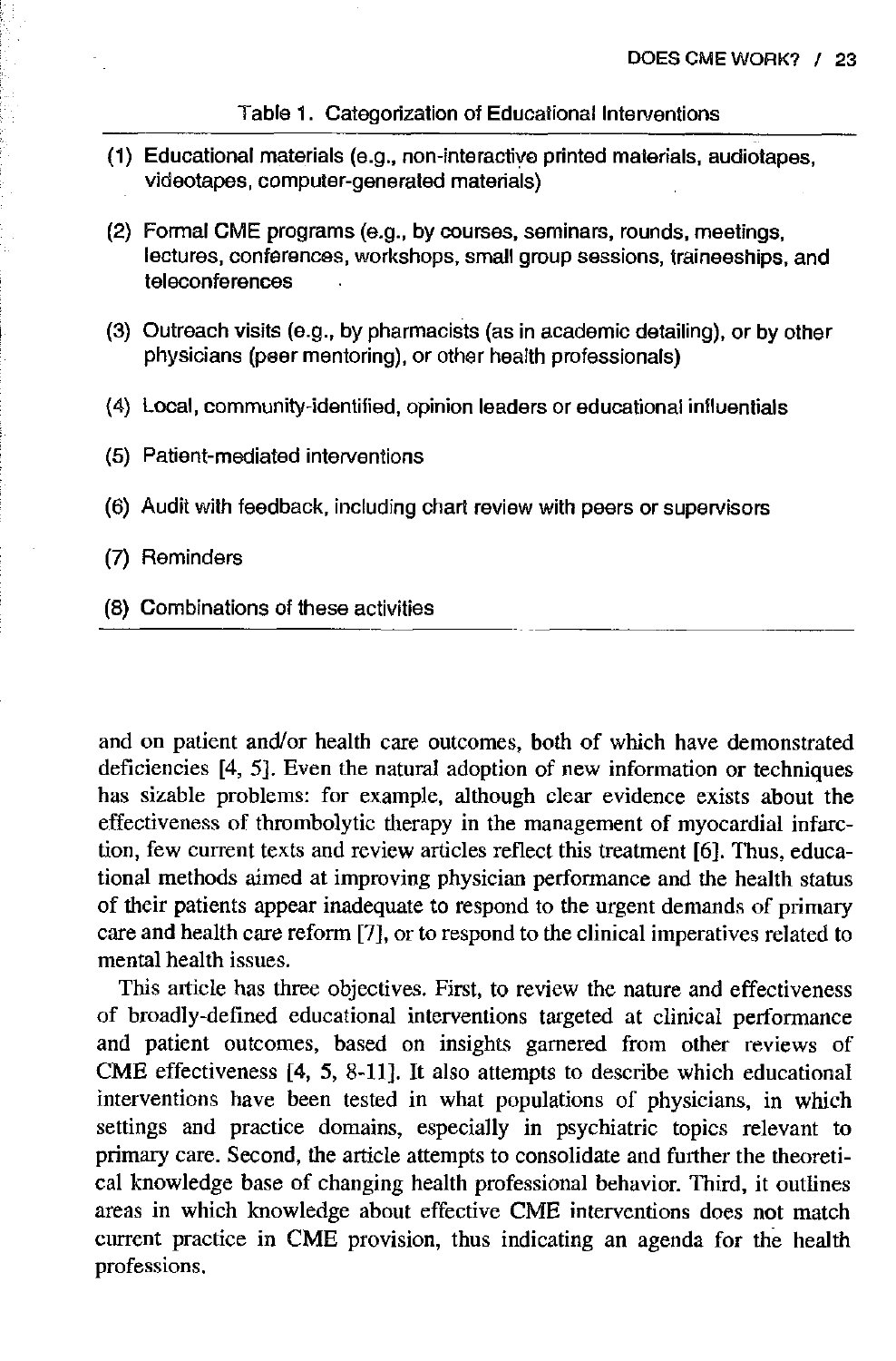### **METHODS**

Several possible avenues of inquiry are open to those seeking to answer questions about the effectiveness of CME. Qualitative methods include interviewing or surveying physicians. Although these methods lend themselves to subjective bias, they may be of more applicability in the realm of primary care and mental health. Individual, more quantitative methods such as before-after, descriptive studies, while open to more objective and quantifiable evaluation, still suffer from volunteer bias, and "placebo" or Hawthorne effect: more reliable outcomes may be determined by the analysis of randomized controlled trials (RCTs), the particular method of this review.

Most of our previous reviews analyzed and drew from the computer bibliographic data base of MEDLINE, CINAHL, HEALTHLINE, EMBASE, and ERIC. In several of the studies [4, 5, 8], these data bases were searched in the broad area of continuing health professional education, using the key words described above and adding a search strategy [12] to identify randomized controlled trials. These reviews also employed manual searches of journals and the bibliographies of retrieved articles, and the input of key informants in the fields, and were entered into a computerized and retrievable format using REFERENCE MANAGER (TM). The data base is called the Research and Development Resource Base in CME (RDRB-CME) [13], and is housed at the University of Toronto.

Of particular interest in this review were those studies in the RDRB-CME which: 1) were randomized controlled trials (RCTs) or acceptable alternatives e.g., alternating allocation design, 2) adequately described educational interventions in the clinical domain, especially primary care and mental health, 3) studied learners who were either 50 percent practicing physicians or medical residents, 4) measured physician performance or health care outcomes in an objective and clearly described manner, subjected to tests of statistical significance.

The educational interventions were categorized following Oxman et al. [8] and included those indicated in Table 1.

## Data Extraction

Data were extracted about the specialty of the targeted physician population, the performance domain targeted, the setting of the trial, the education method or "intervention" and the needs or "gap analysis" used, if any.

#### RESULTS

## **Overview**

At the time of preparation of this review (1995), the RDRB-CME contained more than 6,000 articles and monographs on the broadly defined topic of CME.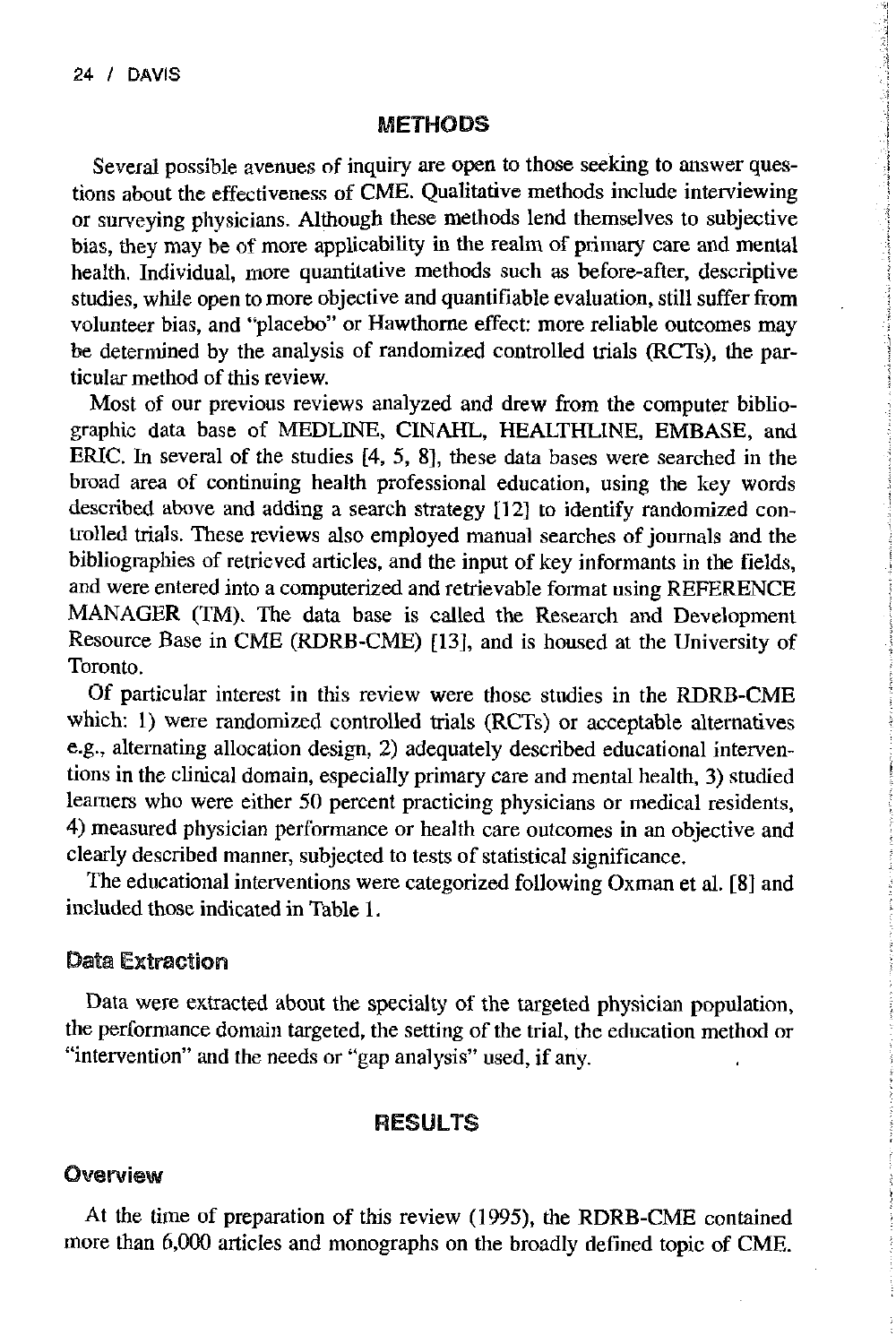Over 100 studies met our criteria for inclusion, ninety-nine of which form the major portion of this review [14-112] from 1975-94.

#### **Types** and **Settings of Physicians Studied**

Fifty-one trials focused on the patient outcomes or the performance of internists, thirty-five on family doctors or general practitioners (gp/fps), five on obstetrician/gynecologists, four on pediatricians, three on emergency room physicians, and two on surgeons and anesthetists. Fifteen studies did not specify the physician type. Residents (graduate trainees) were a part of the study physician population in one-third of the studies, either in conjunction with practicing physician-supervisors or by themselves. Three-quarters of the trials were located in ambulatory care or private clinic settings. The remaining quarter of the trials took place in either hospitals on wards, three in emergency rooms [51, 78, 79], labor and delivery floors. [28, 53], the ICU [77], or in a long-term care setting [16]. No studies of psychiatrists were found, although several studies, indicated below, focused on psychological or psychiatric issues in primary and long-term care.

## **interventions**

There were a total of 160 educational interventions in the ninety-nine studies reported. Over half (62%) showed an improvement in at least one major outcome measure, while a third failed to change either physician performance or health care outcomes. Eight interventions (<1%) displayed mixed results [16, 25, 35, 36, 49,74,109]. Many interventions analyzed both physician performance and health care outcomes. Of the 145 interventions which focused on physician performance, 70 percent demonstrated change in at least one major measure, while 30 percent did not. There were forty-six interventions targeted at changing health care outcomes, slightly under half of these succeeded in doing so. The results were reviewed by number of interventions, type of interventions, and finally their success by needs or gap analysis.

#### **Analysis by Number of Interventions**

Single-strategy interventions were used in about half of the experimental arms of trials reported: 60 percent of these demonstrated change in at least one major outcome measure. Two effected change in physician performance without altering health care outcomes. Thirty-nine interventions employed two educational methods: twenty-five (64%) of these demonstrated a change in outcomes, twelve (31%) failed to change outcomes, and three (<1%) produced mixed results. When relatively effective single methods were used in pairs, positive changes were generally noted. On the other hand, when two less effective interventions were combined, such as formal CME activities and educational materials, a more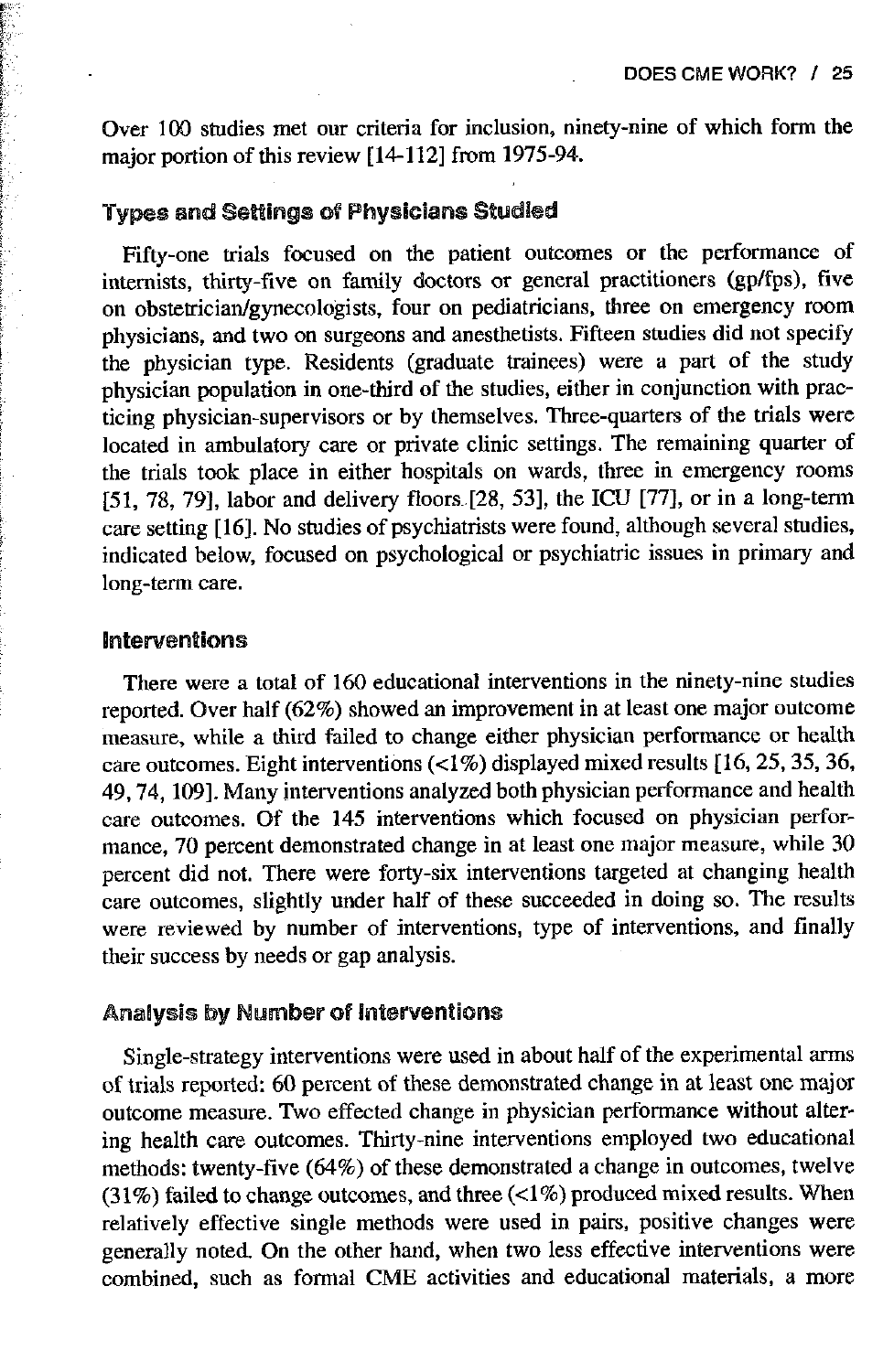mixed picture was apparent: seven positive and five negative or inconclusive studies. When three or more educational strategies were combined, nearly 80 percent demonstrated positive changes.

☆ 深い過程の出来ないのです。 またら バイスの

## **Analysis by Type of** Intervention

The following description of educational methods is clustered in three ways: by traditional means such as educational materials and formal conferences; community-based strategies such as opinion leaders and academic detailing or outreach visits; and practice-linked interventionist, e.g., reminders, audit and feedback, and patient-mediated strategies.

In the "traditional" cluster, relatively short (1 day or less) formal CME events such as conferences generally generated no change: six interventions demonstrated negative or inconclusive effects. More recent studies of conferences are indicated below. Only one study [74] using an in-depth "traineeship" model, demonstrated changes in physician performance in a manual skill (sigmoidoscopy) but not health care outcomes. In addition, educational materials were effective in four interventions [55, 58, 77], but more often failed to demonstrate an effect [15,30, 32,41, 82, 83, 90].

Academic detailing displayed positive changes [15, 92]. Similarly, opinion leader strategies displayed positive effects, albeit of low order, in all trials in which they were used [53, 94-95]. Better outcomes were seen when feedback was delivered in the form of chart review [41,57,76, 85], More potent interventions included patient-mediated methods, such as patient reminders or educational materials (in 7 of 9 interventions [21, 54, 68, 75, 87, 103]). More mixed results were showed in audit and feedback: slightly less than half demonstrated positive outcomes. A final and effective single-method intervention was reminders: most (22 of 26) interventions effected change [17, 22, 26, 29, 34,52,63-66,71, 75,78, 79,86,87,98-102,104].

### **Effects of Needs/Gap Analysis**

Several levels of needs analysis were reported in these studies (see Figure 1). Receiving a score of "0," twelve studies reported no mention of the clinical needs on which the intervention was based: less then half were positive. About one-fifth of the interventions achieved a score of "1," providing one to several references in the clinical area: slightly over half demonstrated a positive change. A further one quarter (41) of the interventions were based on already-developed clinical guidelines and received a score of "2." These guidelines were generally approved by a national body, and produced a positive change in over 60 percent of the interventions. Consensus processes which achieved a score of "3," attempting to secure "buy-in" of local health professionals, were employed by roughly a quarter (45) of the interventions. They effected a positive change in slightly less than 60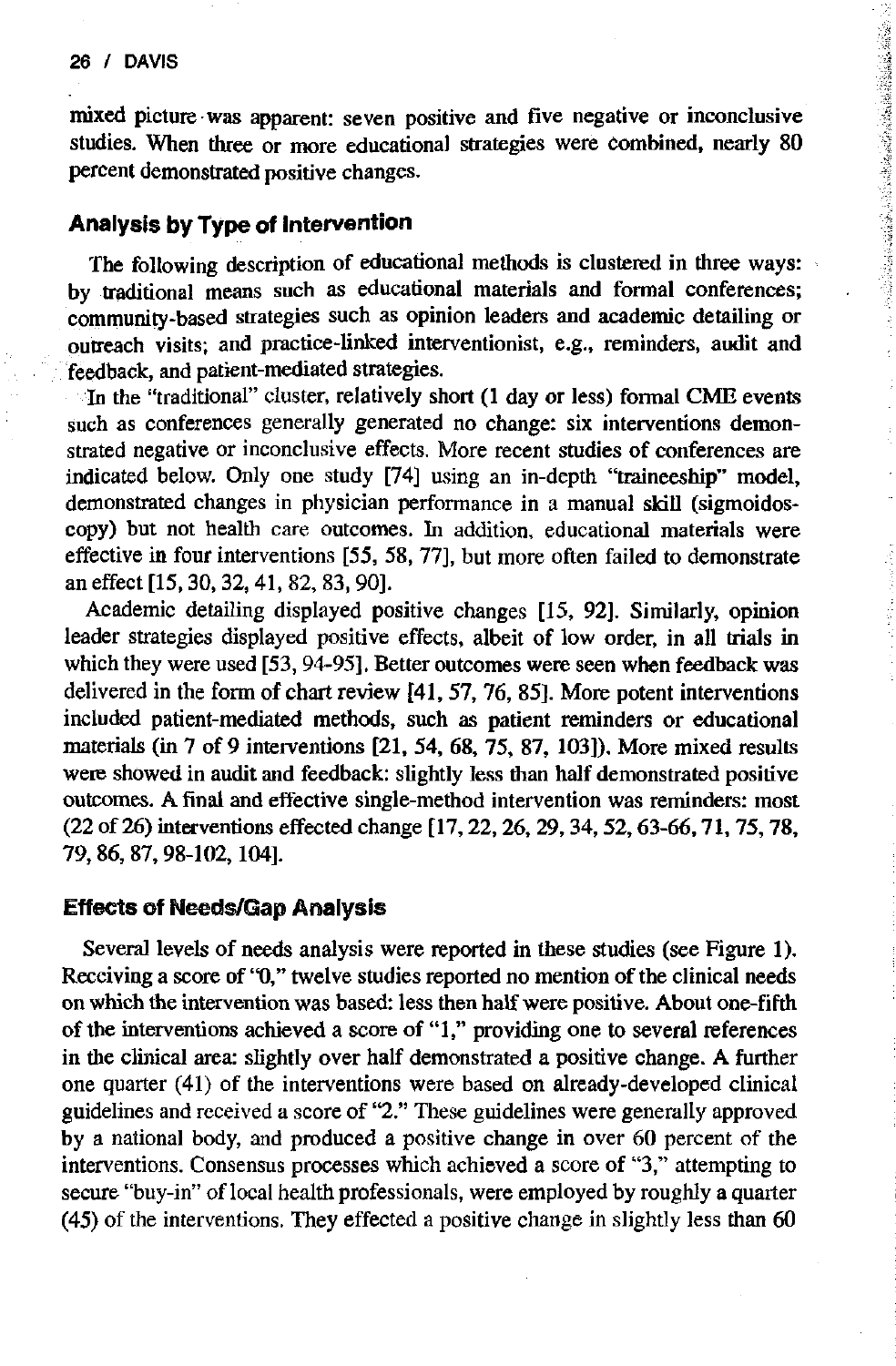|                                          | Evidence for Effectiveness |                                         |                                                   |
|------------------------------------------|----------------------------|-----------------------------------------|---------------------------------------------------|
| Current use of<br>Educational<br>Methods | Low                        |                                         | High                                              |
|                                          | Low                        |                                         | Reminders<br>Academic detailing<br>Opinion leader |
|                                          | High                       | Conferences<br>Educational<br>materials | <b>Desired State</b>                              |

Figure 1. Implications for the profession: current state of CME program delivery versus evidence about its effectiveness.

percent of the studies. Finally, twenty-eight studies  $(\langle 20\% \rangle)$  achieved a full score of "4," indicating that they were targeted specifically at behaviors identified by a gap analysis technique such as an audit to determine suboptimal performers, and/or addressed specific barriers to change: 90 percent of these interventions exhibited a positive change.

## **Analysis by Domain of Behavior Change Targeted**

There were two broad domains of behavior change targeted by these interventions; roughly one-third in the area of health promotion and disease prevention, and two-thirds in disease management (see Table 2).

In the former area, prevention and screening formed the focus of thirty-six interventions, of which thirty yielded positive results [21, 26, 29, 34, 39, 48, 52, 59, 66, 68, 69, 73, 75, 87, 98, 99, 102, 104, 110]. Examples of effective interventions in this category included patient-mediated strategies [21,87], reminders [26, 29, 34, 52, 66, 67], and multi-faceted interventions [69]. Of the remaining eighteen lifestyle or educational counseling interventions, ten produced positive results [30, 33,49, 55,83,109], five were negative [30,33,50,83] and three were mixed [35,36,109]. Among the effective interventions, the use of peer discussion [e.g., 37] and "practice rehearsal" [e.g., 49], allowing physicians to rehearse certain communication skills in the setting of a formal CME event, produced positive change.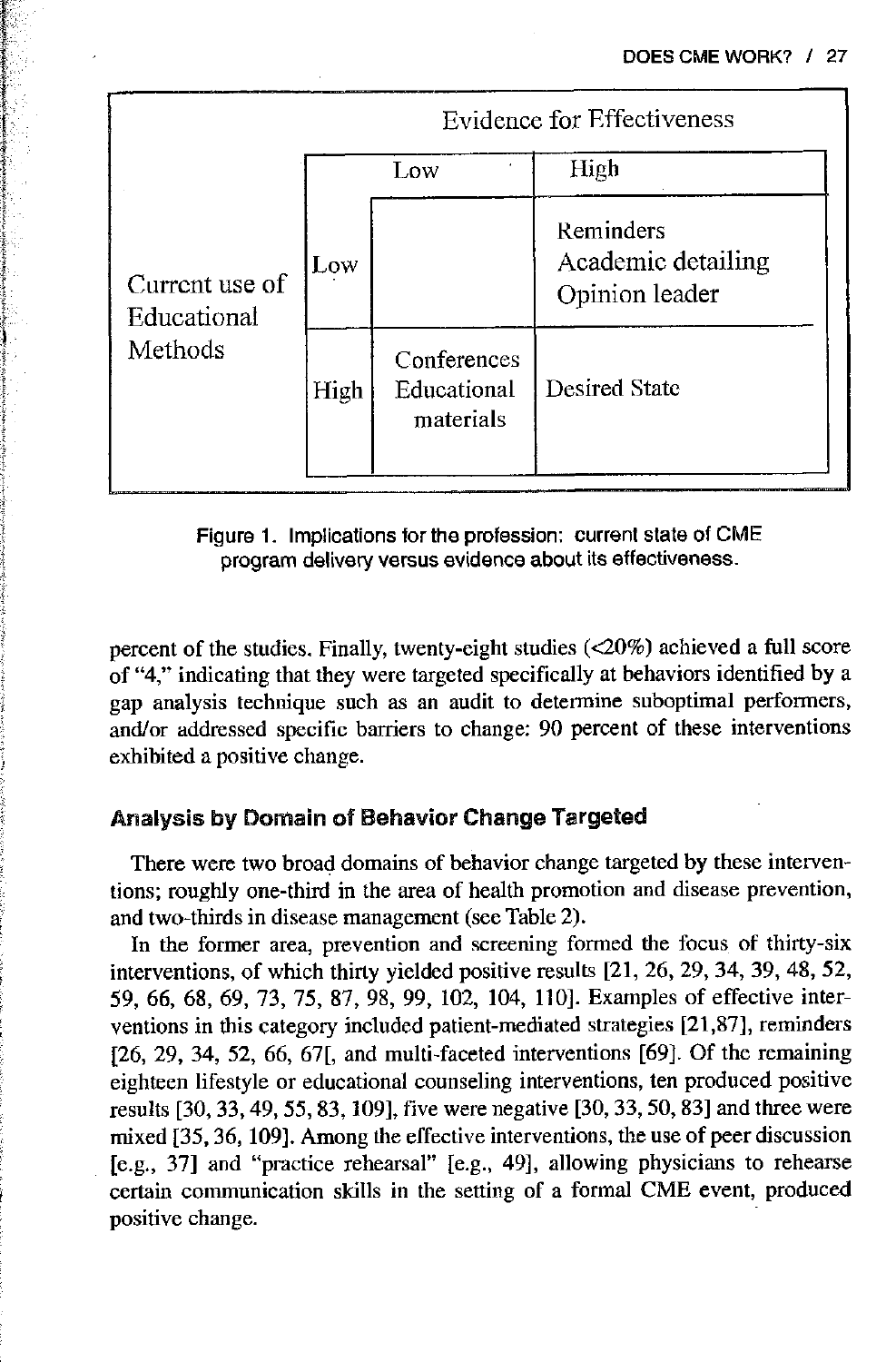#### **28 / DAVIS**

## Table, 2. Description of Positive, Negative, and Mixed Studies

"Positive" studies—those that demonstrated a statistically significant change in at least one major outcome measure at the level of  $p < 05$ 

"Negative" studies—those that showed no important change, despite sufficient statistical power to do so, or those studies which failed to demonstrate a change but lacked the statistical power to demonstrate or exclude a clinically important difference

"Mixed" studies—those that improved physician performance, but not health care outcomes

Under the category of clinical management, there were fifty-eight interventions which undertook to study the broad range of patient management, from history-taking, diagnosis and investigation to treatment and follow-up. Slightly over half demonstrated positive changes. Examples of effective strategies include reminders [63, 64, 71], double interventions (e.g., reminders and patient mediated strategies) [27], or intensive conferencing methods and educational materials [48]) and multi-faceted interventions [14, 23, 51, 60,61]. In the sub-category of hypertension, many interventions yielded negative results  $[38, 40, 43, 82, 113]$ . However, Callahan and colleagues  $[25]$  improved the diagnosis and treatment (but not the clinical outcomes) of late-life depression by using depression rating scales to assess the presence or level of depression in elderly patients and by forwarding recommendations to the responsible primary care physician.

Four interventions were found which focused solely on diagnosis: two were positive, in which reminders were the effective change agent [78, 79]. Twentyfour interventions were found in the area of lab and radiology utilization: most (17) produced significant change in outcomes [19, 20, 28, 31, 37, 41, 56-58, 77, 85, 100, 101]. Reminders [100, 101], audit and feedback (either as a single method [31, 58] or with another intervention such as a conference [57]), and multi-faceted interventions [20,28,56,77] were effective. Fourteen interventions studied prescribing behaviors, three-quarters (11) of which were positive [15, 16, 22, 42, 46, 62, 70, 84, 91, 92], An effective tool in this area was the academic detail visit [15, 16, 62], Finally, interventions designed to produce enhanced procedural skills such as sigmoidoscopy or pap smears demonstrated negative results in three of four interventions [24], Three interventions which employed audit and feedback were ineffective, while a clinical traineeship or preceptorship experience produced a change in the rate of sigmoidoscopy [74] in one study.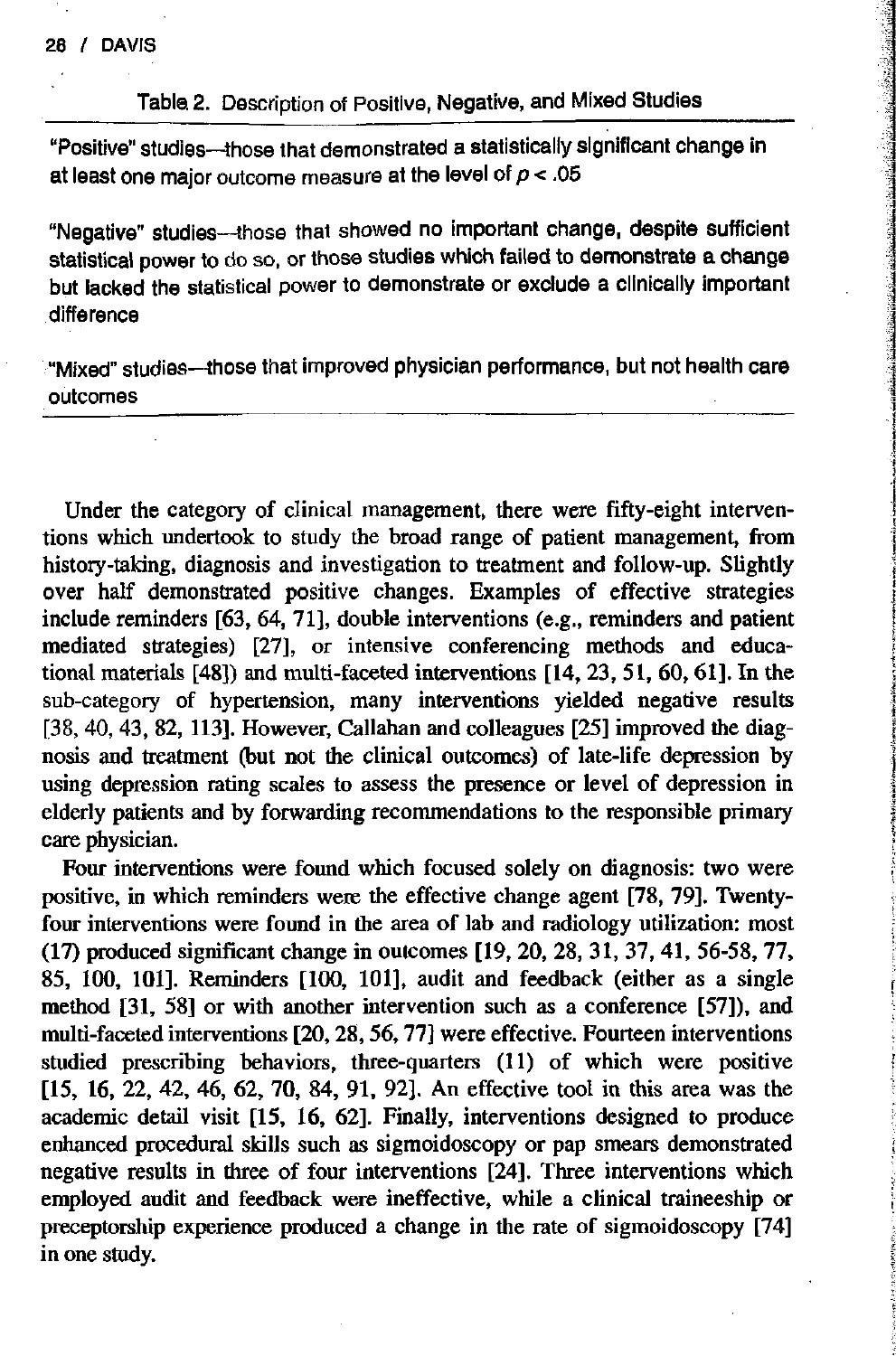## **DISCUSSION**

The body of research from which this review is drawn, focusing on objective outcomes of physicians' clinical and ongoing education, is clearly robust and growing. Continuing education, long seen as comprising short courses only, now appears to be the subject of valid and important study. It may be said to lay claim to a variety of models well beyond the traditional short course model. These include academic detailing, opinion leaders, audit and feedback, and reminders. Physician performance may be altered to a considerable extent by many of these CME interventions, and to a lesser extent, so may health care outcomers. The reasons why changes in physician performance do not translate automatically into health care outcomes have been explored elsewhere [5, 8] and include issues in the area of population health and patient compliance.

Although few studies focused directly on mental health issues in primary care, there were many, however, which addressed of relevance in this domain. These include lifestyle counseling, the diagnosis and treatment of conditions with more adherence to guidelines, and prescribing skills. Findings about why and how successful CME interventions "work" may be based on several theoretical constructs already formulated in the literature. Three clusters of theory are drawn together in this discussion: those which are practice-based, those which are community-based, and those which may be termed "physician-based." The last of these focuses on adult learning theory and reflect on traditional CME methods and the physician as individual learner.

In the practice setting, reminders, academic detailing, and patient mediated strategies may support Green's PRECEED model [114] derived from the health promotion literature. This work suggests that interventions which employ practice-enabling strategies (office facilitators or patient educational methods, for example), or reinforcing methods (feedback or reminders), in addition to predisposing or disseminating strategies, appear to be more successfully change performance or health care outcomes. In the community setting, the seminal work of Rogers [115] on the adoption of innovation is relevant. Among other change strategies, the role of the opinion leader in permitting colleagues to observe the outcomes of a particular innovation may create an atmosphere conducive to its adoption on a community basis.

From the perspective of adult learning theory and the more traditional domain of CME (e.g., the formal conference, course, or reading), those activities which include problem-based, peer discussion and role-playing would appear to support the theories of Nowlen [116] which emphasize the role of the group in adopting new information. In addition, Bandura's Social Learning Theory [117] stresses the importance of three factors in learning—personal, environmental/situational, and behavioral. A further review by the Cochrane Collaboration on Effective Professional Performance on formal CME, such as conferences, confirms the effectiveness of interactive CME, and the relative ineffectiveness of didactic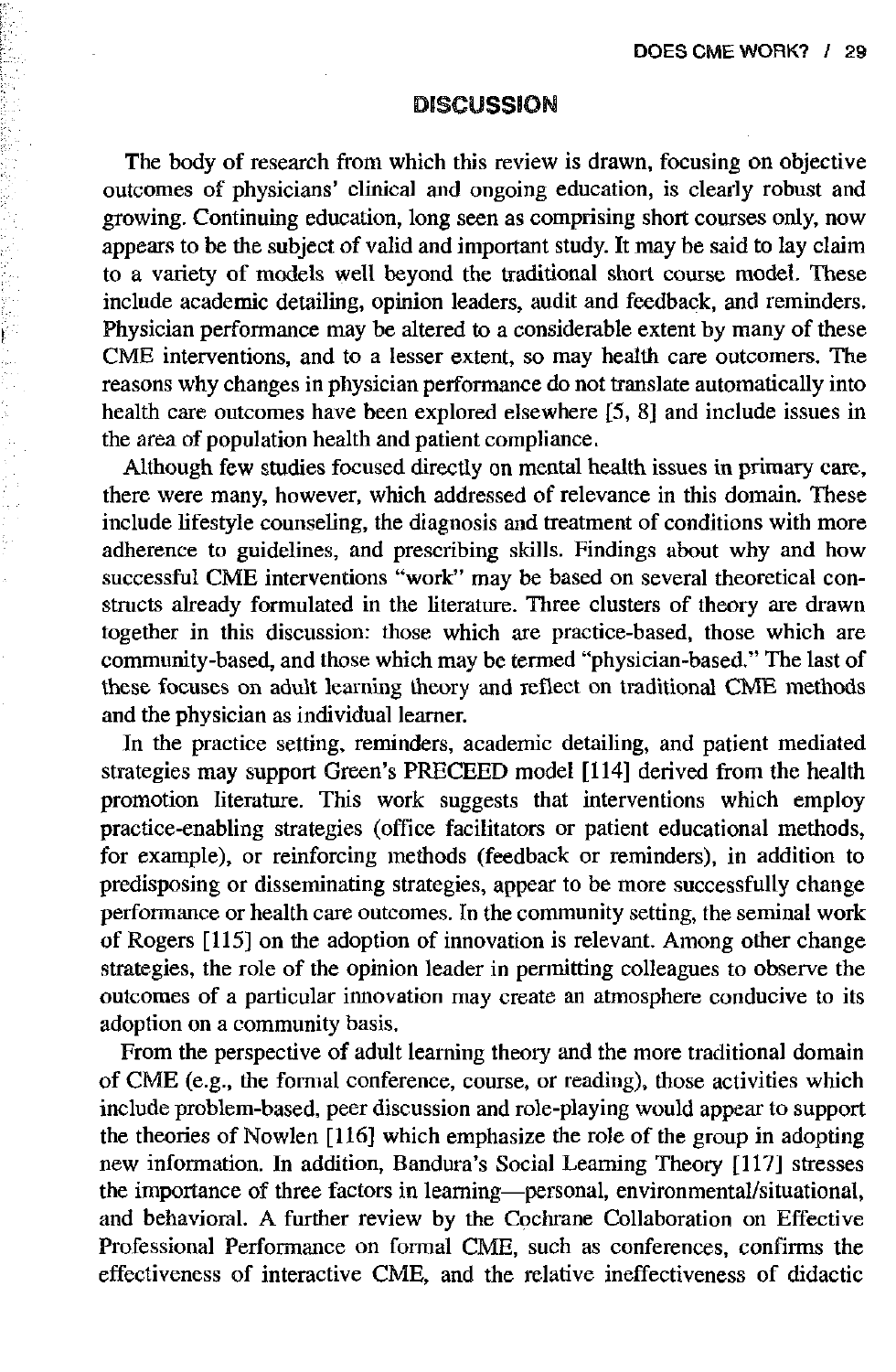teaching methods [118]. Finally, the positive effect of sequenced, multi-faceted interventions may re-create the process outlined by Fox, Mazmanian, and Putnam [119] in which learning and change are accomplished by several impactors or learning resources. That the effect of the interventions is, however, not consistent across providers may be due to the individual's readiness to change. Physicianleamers may progress through stages to change at their own rates, depending upon their own knowledge and skills and those needed [119, 120]. The importance of readiness to change was reflected in this review: when barriers to change were addressed, or where significant performance gaps were demonstrated, and resources deployed to help the learner bridge that gap, change appeared to occur with relative frequency.

### **Limitations**

There are at least five cautions to the interpretation of this overview. First, relative to the methodology of this review, the screening criteria are relatively strict and may exclude valid and informative studies. The search process may have been inadequate. Further, among those studies that are "positive" there are many in which only one or two outcome measures of several are positive. In addition, the concentration on randomized controlled trials has undoubtedly favored quantitative over qualitative research methods. The latter would provide insights into physician behavior change, especially in the area of mental health. Second, regarding the publication and authoring of these studies, one notes that they are, for the most part "positive," possibly indicating that authors less frequently publish negative trials. Furthermore, the reporting of information is incomplete or vague. For example, many authors did not provide complete descriptions of the type of physician or educational intervention. Third, many of these reviews may suffer from a "ceiling effect," inasmuch as they use volunteer physicians, often in teaching settings and frequently operating optimally at preintervention. In this instance, changes to practice, especially those which achieve statistical significance, may be made only with great difficulty. Fourth, most of these trials operated under often optimal circumstances, like those in teaching centers or wards. Community-based "effectiveness" studies, such as those of depression in primary care, are thus more difficult to perform, and not well represented in this review. Further, these studies often use endpoints or outcome markers which may be selected because they are readily measurable (e.g., blood pressure). More complex, and/or more socially relevant subjects, such as dementia in HIV patients or depression in children and the aged, are thus neglected. Fifth and finally, discussions about the relevance of this review to the practicing North American physician are also handicapped by the fact that the types of physicians selected as the focus of these studies do not match the profile of today's U.S. physicians [121]. No studies were found, for example, which studied the clinical work of psychiatrists, and few of these studies discussed the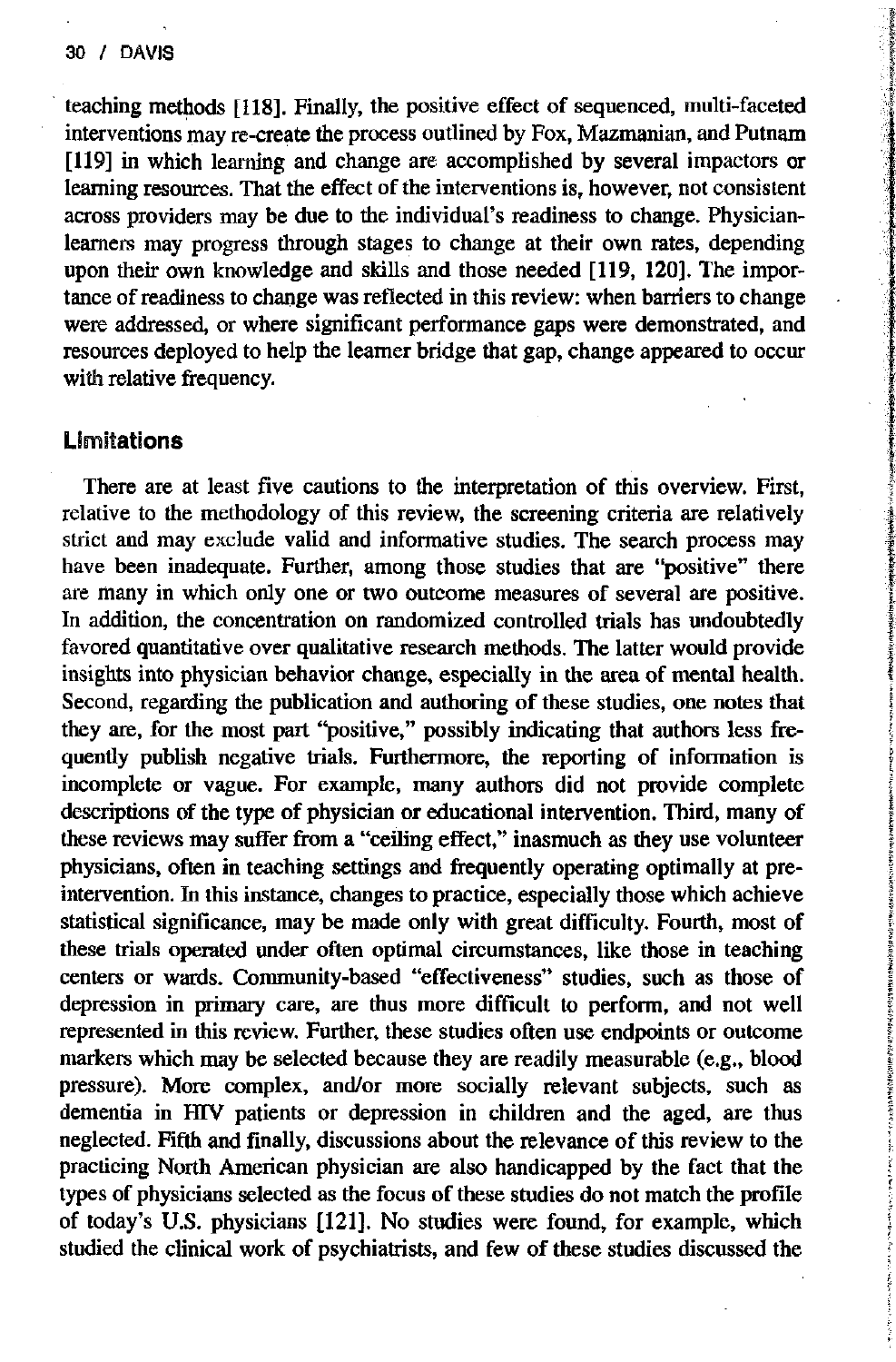role or impact of funding mechanisms such as managed care on the feasibility of the interventions.

## **Implications**

What are the implications of these trials to the provision of CME specifically, and the profession and its commitment to societal good which it represents? There is clear evidence that CME offerings today in North America consist mostly of the less effective change strategies such as conferences [121] compared to relatively infrequent attempts to use more effective methods such as academic detailing or reminder systems (see Figure 1). As a result, there is ample opportunity for the development of effective interventions on the part of CME providers. Developing these interventions based on objectively-determined needs is clearly outside the realm of the provision of most registration-fee supported CME. New linkages and funding sources for CME providers will need to be found. One may surmise that they may come from initiatives in health services research at federal, state, or provincial levels, in hospital, provincial, or stategenerated data sources, from insurance carriers, and within managed care systems. Interventions which derive from these linkages need to pay attention to rigorous evaluations, and the use of more qualitative methods to elucidate physicians' perceptions and realities in learning and change, especially in the area of psychiatric disease from the primary care perspective.

To advance this process, the field requires building on others' previous work. This includes building more consistent design and reporting templates, with a collaborative attempt to determine the interplay of the domain of change, the setting, the type of health professional, and the intervention. Mutually informing and collaborative multicenter designs are one way in which this process may be accomplished. By paying attention to objective needs assessment, effective intervention design and both quantitative and qualitative study principles, true strides can be made. In this fashion, the effort to improve the performance of North American physicians and the health outcomes of their patients will advance in a co-operative, proactive, and evidence-based manner.

#### REFERENCES

- **1. Amara R, Morrison JI, Schmid G.** *Looking ahead at American health care.* **Institute for the Future, Healthcare Information Center, Washington, DC: McGraw-Hill, 1981.**
- **2. Roles for medical education in health care reform. Association of American Medical Colleges.** *Academic Medicine* **1994;69:512-515.**
- **3. Pories WJ, Smout JC, Morris A, Lewkow VE. U.S. health care reforms: Will it change postgraduate surgical education?** *World Journal of Surgery* **1994; 18:745-752.**
- **4. Haynes RB, Davis DA, McKibbon A, Tugwell P. A critical appraisal of the efficacy** of continuing medical education. *Journal of the American Medical Association* **1984;251(l):61-64.**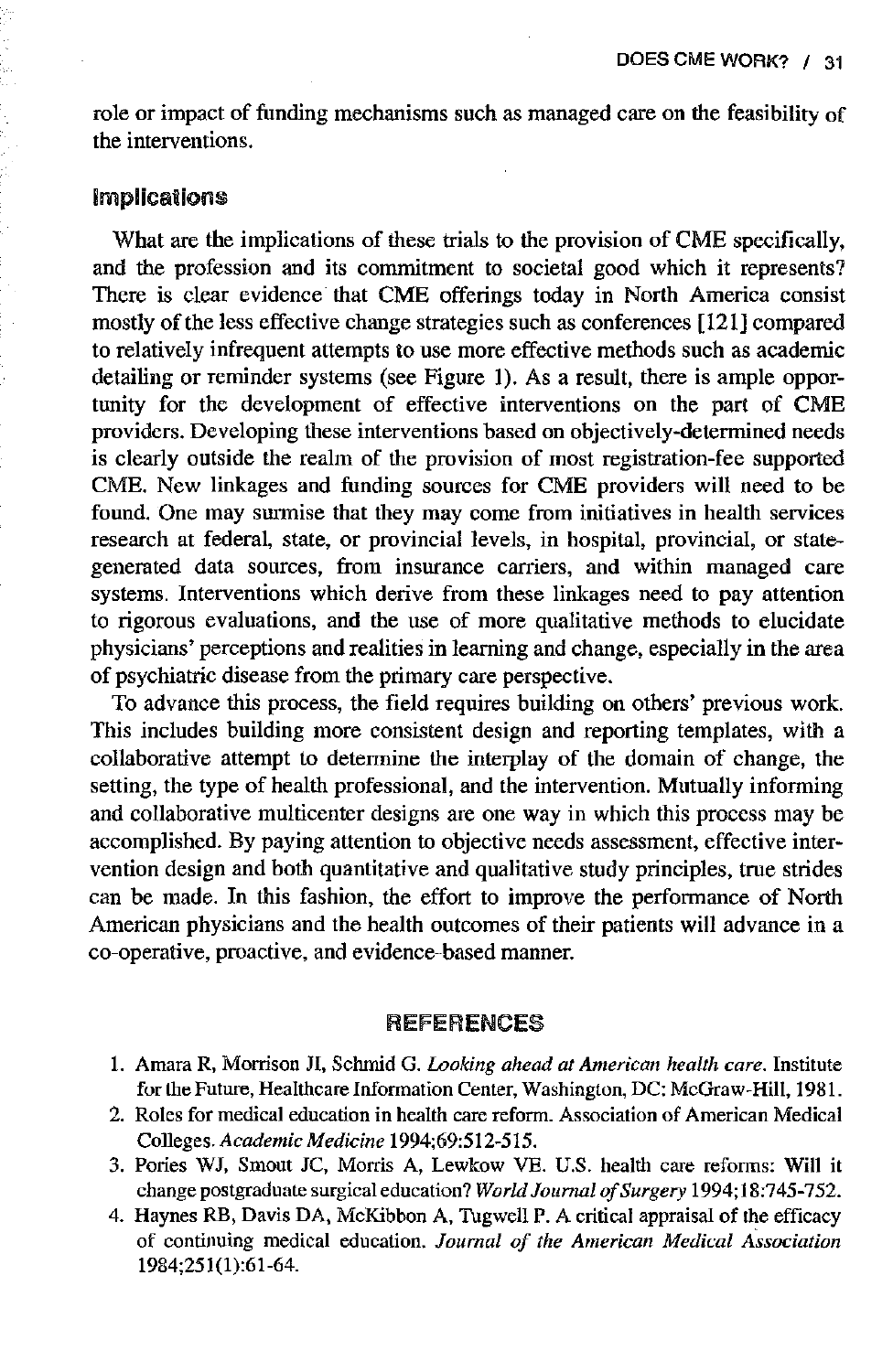- **32 / DAVIS**
	- **5. Davis DA, Thomson MA, Oxman AD, Haynes RB. Evidence for the effectiveness of CME.** A review of 50 randomized controlled trials. *Journal of the American Medical Association* **1992;268:1111-1117.**
	- **6. Lau J, Antman EM, Jiminez-Silva J, Kupelnick B, Mosteller F, Chalmers TC. Cumulative meta-analysis of therapeutic trials for myocardial infarction.** *New England Journal of Medicine* **1992;327:248-254.**
	- **7. Jay SJ, Anderson JG. Continuing medical education and public policy in an era** of health care reform. *Journal of Continuing Education of Health Professions* **1993;13:195-209.**
	- **8. Oxman AD, Thomson MA, Haynes RB, Davis DA. No magic bullets: A systematic review of 102 trials of interventions to help health care professionals deliver services more effectively and efficiently.** *Canadian Medical Association Journal* **1995; 153:1423-1431.**
	- **9. Bertram DA, Brooks-Bertram PA. The evaluation of continuing medical education: A literature review.** *Health Education Monograph* **1977;5(4):330-362.**
	- **10. Beaudry JS. The effectiveness of continuing medical education: A quantitative synthesis.** *Journal of Continuing Education in Health Professions* **1989;9:285-307.**
	- **11. McLaughlin PJ, Donaldson JF. Evaluation of continuing medical education** programs: A selected literature, 1984-1988. *Journal of Continuing Education in Health Professions* **1991;1 l(l):65-84.**
	- 12. Cochrane Collaboration. *Optimal MEDLINE search strategy for identifying randomized clinical trials (RCTs).* **Cochrane Collaboration Handbook 1994;Section V, Append. 2:29.**
	- **13. Davis DA, Fox, RD, editors.** *The physician as learner: Unking research to practice.* **Chicago: American Medical Association Press, 1994, xiii.**
	- **14. Anderson FA, Jr., Wheeler HB, Goldberg RJ, Hosmer DW, Forcier A, Patwardhan NA. Changing clinical practice. Prospective study of the impact of continuing medical education and quality assurance programs on use of prophylaxis for venous** thromboembolism. *Archives of Internal Medicine* 1994;154:669-677.
	- **15. Avom J, Soumerai SB. Improving drug-therapy decisions through educational outreach: A randomized controlled trial of academically based "detailing."** *New England Journal o f Medicine* **1983;308(24):1457-1463.**
	- **16. Avom J, Soumerai SB, Everitt DE, Ross-Degnan D, Beers MH, Sherman D, SalemSchatz SR, Fields D. A randomized trial of a program to reduce the use of** psychoactive drugs in nursing homes. *New England Journal of Medicine* 1992; **327:168-173.**
- **17. Barnett GO. A computer based monitoring system for follow-up of elevated blood pressure.** *Medical Care* **1983;21:400-409.**
- **18. Bass MJ, McWhinney IR, Donner A. Do family physicians need medical assistants to detect and manage hypertension?** *Canadian Medical Association Journal* **1986; 134:1247-1255.**
- **19. Berwick DM, Coltin KL. Feedback reduces test use in a health maintenance organiza**tion. *Journal of the American Medical Association* 1986;255:1450-1454.
- 20. Billi JE, Hejna GF, Wolf FM, Shapiro LR, Stross JK. The effects of a costeducation program on hospital charges. *Journal of General Internal Medicine* 1987; **2:306-311.**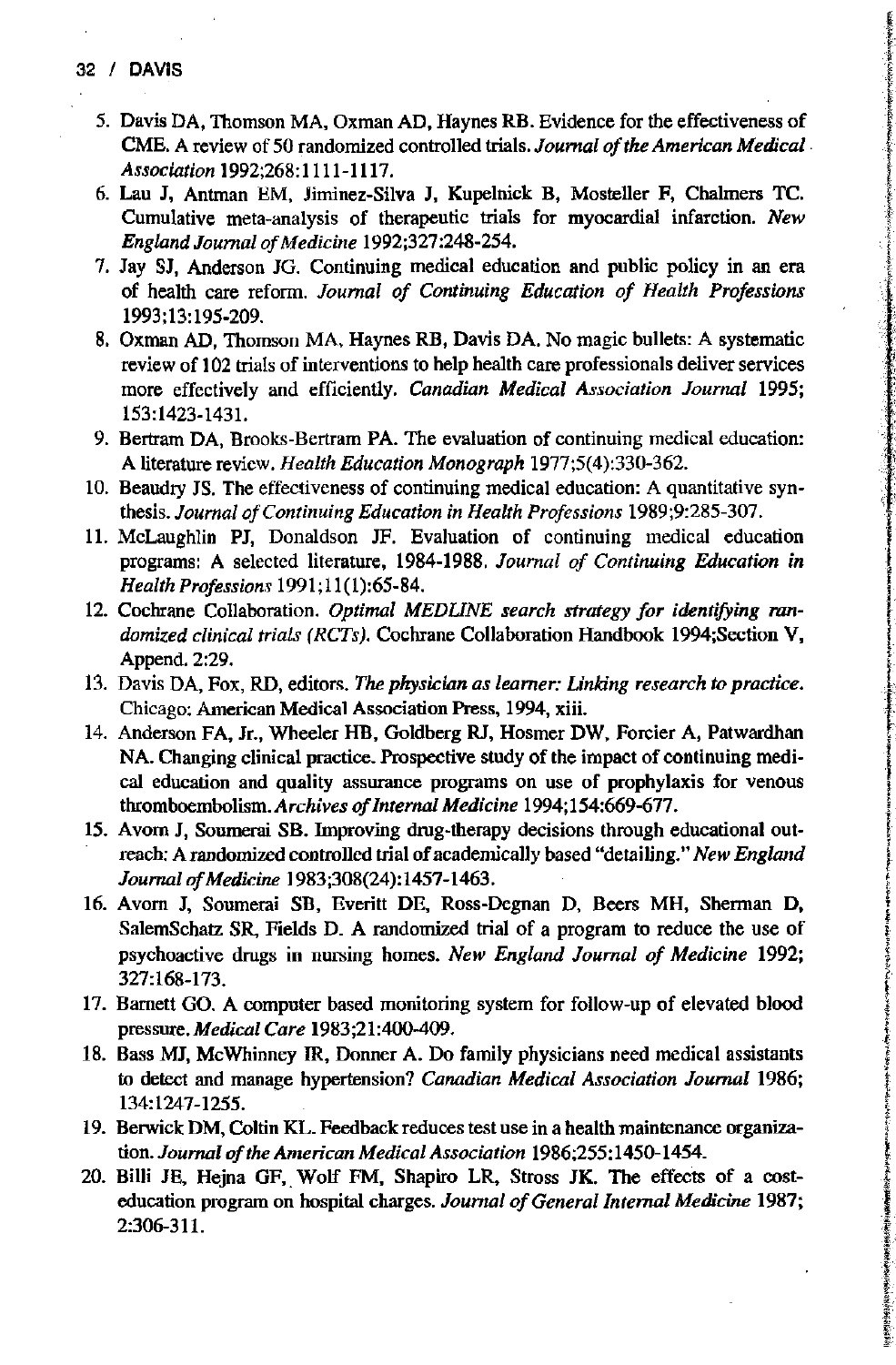- 21. Brimberry R. Vaccination of high-risk patients for influenza. A comparison of telephone and mail reminder methods. *Journal of Family Practice* 1988:26: **397-400.**
- **22. Britton ML, Lurvey PL. Impact of medication profile review on prescribing in a general medicine clinic.** *American Journal o f Public Health* **1991;48:265-270.**
- **23. Browner WS, Baron RB, Solkowitz S, Adler LJ, Gullion DS. Physician management of hypercholesterolemia. A randomized trial of continuing medical education.** *Western Journal o f Medicine* **1994;161:572-578.**
- **24. Buntinx F. Does feedback improve the quality of cervical smears? A randomized controlled trial.** *British Journal of General Practice* **1993;43:194-198.**
- **25. Callahan CM, Hendrie HC, Dittos RS, Brater DC, Hui SL, Tierney WM. Improving treatment of late life depression in primary care: A randomized clinical trial.** *Journal o f the American Geriatrics Society* **1994;42:839-846.**
- **26. Chambers CV, Balaban DJ, Carlson BL. Microcomputer-generated reminders: Improving the compliance of primary care physicians with mammography screening guidelines.** *Journal of Family Practice* **1989;29:273-280.**
- **27. Chase CR. Medical information management. Improving the transfer of research results to presurgical evaluation.** *Medical Care* **1983;21:410-424.**
- **28. Chassin MR, McCue SM. A randomized trial of medical quality assurance: Improv**ing physicians' use of pelvimetry. *Journal of the American Medical Association* **1986;256:1012-1016.**
- **29. Cheney C, Ramsdell JW. Effect of medical records' checklists on implementation of periodic health measures** *.American Journal of Medicine* **1987;83:129-136.**
- **30. Cockbum J, Ruth D, Silagy C, Dobbin M, Reid Y, Scollo M, Naccarella L. Randomised trial of three approaches for marketing smoking cessation programmes to Australian general practitioners.** *British Medical Journal* **1992;304:691-694.**
- **31. Cohen DI, Jones P, Littenberg B, Neuhauser D. Does cost information availability reduce physician test usage? A randomized clinical trial with unexpected findings.** *Medical Care* **1982;20:286-292.**
- **32. Cohen SJ, Christen AG, Katz BP, Drook CA, Davis BJ, Smith DM, Stookey GK. Counseling medical and dental patients about cigarette smoking: The impact of** nicotine gum and chart reminders. *American Journal of Public Health* 1987;77: **313-316.**
- **33. Cohen SJ, Weinberger M, Hui SL, Tierney WM, McDonald CJ. The impact of reading on physicians' nonadherence to recommended standards of medical care.** *Social Science and Medicine* **1985;21:909-914.**
- **34. Cowan JA. Effect of a fact sheet reminder on performance of the periodic health** examination: A randomized controlled trial. American Journal of Preventive *Medicine* **1992;8:104-109.**
- **35. Cummings SR, Coates TJ, Richard RJ, Hansen B, Zahnd EG, VanderMartin R, Duncan C, Gerbert B, Martin A, Stein MJ. Training physicians in counselling about smoking cessation: A randomized trial of the "Quit for Life" program.** *Annals of Internal Medicine* **1989;110:640-647.**
- **36. Cummings SR, Richard RJ, Duncan CL, Hansen B, VanderMartin R, Gerbert B, Coates TJ. Training physicians about smoking cessation: A controlled trial in private** practice. *Journal of General Internal Medicine*<sup>1989;4(6):482-489.</sup>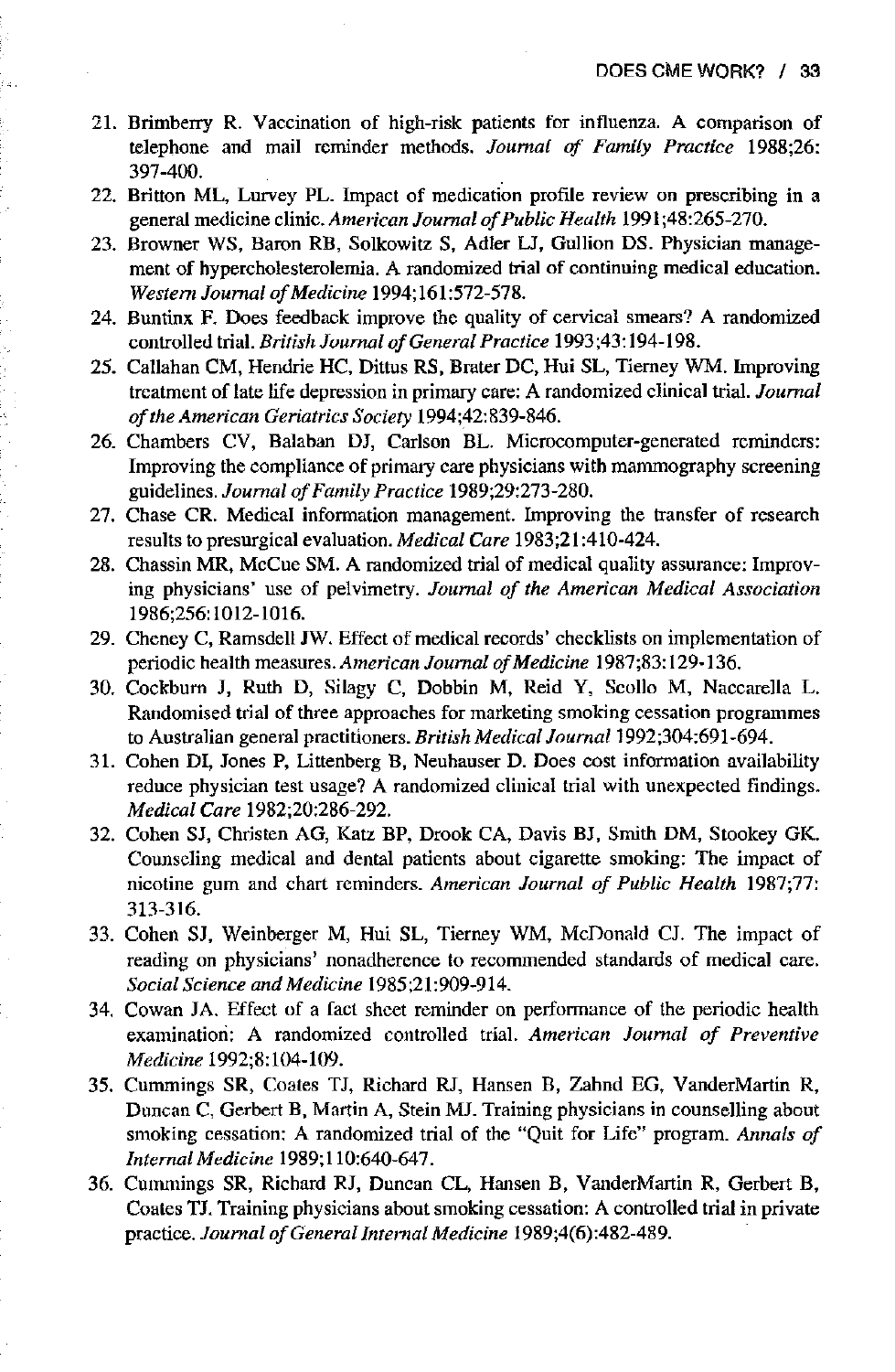**34 / DAViS**

- **37. Davidoff F, Goodspeed R, Clive J. Changing test ordering behavior: A randomized controlled trial comparing probabilistic reasoning with cost-containment education.** *Medical Care* **1989;27:45-58.**
- **38. Dickinson JC. Improving hypertension control: Impact of computer feedback and physician education.** *Medical Care* **1981;19:843-854.**
- **39. Dietrich AJ. Cancer: Improving early detection and prevention. A community practice randomised trial.** *British Medical Journal* **1992;304:687-691.**
- **40. Evans** *CE,* **Haynes RB, Birkett NJ, Gilbert JR, Taylor DW, Sackett DL, Johnstone ME, Hewson SA. Does a mailed continuing education program improve physician performance? Results of a randomized trial in hypertensive care.** *Journal of the American Medical Association* **1986;255:501-504.**
- **41. Everett GD, deBlois CS, Chang P, Holets T. Effect of cost education, cost audits, and faculty chart review on the use of laboratory services.** *Archives of Internal Medicine* **1983;143:942-944.**
- **42. Gehlbach SH, Wilkinson WE, Hammond WE, Clapp NE, Finn AL, Taylor WJ, Rodell MS, Improving drug prescribing in a primary care practice.** *Medical Care* **1984;22:193-201.**
- 43. Gullion DS, Tschann JM, Adamson TE, Coates TJ. Management of hypertension in **private practice: A randomized controlled trial in continuing medical education.** *Journal of Continuing Education for Health Professions* **1988;8:239-255.**
- **44. Headrick LA. Efforts to improve compliance with the National Cholesterol Education** Program guidelines. Results of a randomized controlled trial. *Archives of Internal Medicine* **1992;152:2490-2496.**
- **45. Heale J, Davis DA, Norman GR, Woodward C, Neufeld VR, Dodd P. A randomized controlled trial assessing the impact of problem based versus didactic teaching methods in CME.** *RIME Proceedings* **1988;27:72-77.**
- **46. Hershey CO, Goldberg HI, Cohen DI. The effect of computerized feedback coupled with a newsletter upon outpatient prescribing changes.** *Medical Care* **1988;26:88-93.**
- **47. Hershey CO, Porter DK, Breslau D, Cohen DI. Influence of simple computerized feedback on prescription charges in an ambulatory clinic.** *Medical Care* **1986;24:472-481.**
- **48. Jennett PA, Laxdal OE, Hayton RC, Klanssen DJ, Swanson RW, Wilson JW, Spooner RW, Mainprize GW, Wickett RE. The effects of continuing medical education on family doctor performance in office practice: A randomized control study.** *Medical Education* **1988;22:139-145.**
- **49. Kottke TE, Brekke ML, Solberg LI, Hughes JR. A randomized trial to increase smoking intervention by physicians. Doctors helping smokers, round 1.** *Journal of the American Medical Association* **1989;261:2101-2106.**
- **50. Levinson W. The effects of two continuing medical education programs on communication skills of practicing primary care physicians.** *Journal o f General Internal Medicine* **1993;8:318-324.**
- **51. Linn BS. Continuing Medical Education: Impact on emergency room bum care.** *Journal of the American Medical Association* **1980;244:565-570.**
- **52. Litzelman DK, Dittus RS, Miller ME, Tierney WM. Requiring physicians to respond to computerized reminders improves their compliance with preventive care protocols.** *Journal of General Internal Medicine* **1993;8:311-317.**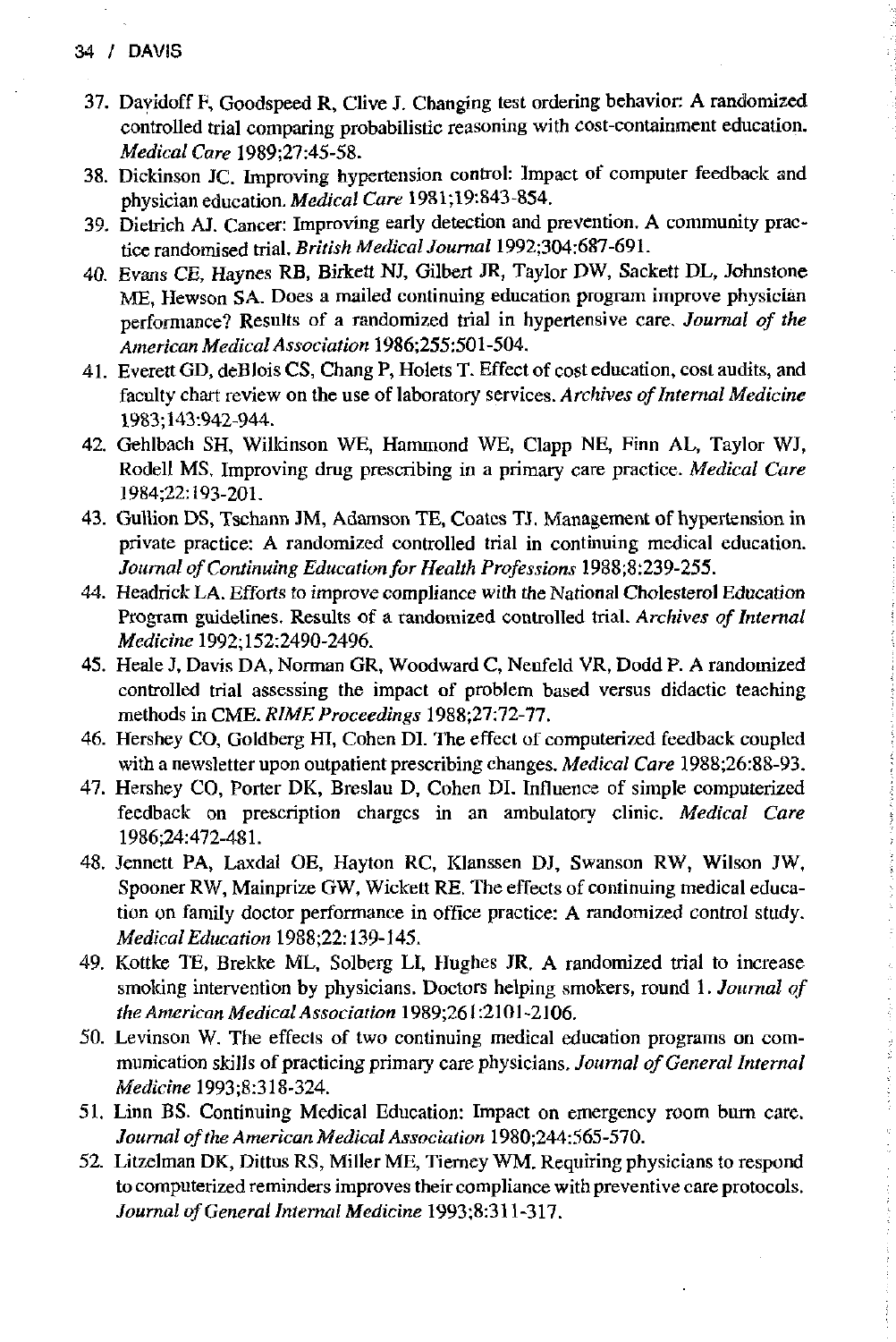- **53. Lomas J, Enltin M, Anderson GM, Hannah WJ, Vayda E, Singer J. Opinion leaders vs. audit and feedback to implement practice guidelines. Delivery after previous** cesarean section. *Journal of the American Medical Association* 1991;265:2202-2207.
- **54. Magruder-Habib K, Zung WWK, Feussner JR. Improving physicians' recognition and treatment of depression in general medical care: Result from a randomized clinical trial.** *Medical Care* **1990;28:239-250.**
- **55. Maiman LA, Becker H, Liptak GS, Nazarian LF, Rounds KA. Improving** pediatricians' compliance-enhancing practices. American Journal of Diseases of *Children* **1988;142:773-779.**
- **56. Manheira LM, Feinglass J, Hughes R, Martin GJ, Conrad K, Hughes EF. Training** house officers to be cost conscious. Effects of an educational intervention on changes and length of stay. *Medical Care* 1990;28:29-42.
- 57. Martin HR. A trial of two strategies to modify the test-ordering behavior of medical **residents.** *New England Journal o f Medicine* **1980;303:1330-1336.**
- **58. Marton KI, Tul V, Sox HC. Modifying test-ordering behavior in the outpatient medical clinic.** *Archives o f Internal Medicine* **1985;145:816-821.**
- 59. Mayefsky JH, Foye HR. Use of a chart audit: Teaching well child care to paediatric **house officers.** *Medical Education* **1993;27:170-174.**
- **60. Mazzuca SA, Vinicor F, Einterz RM, Tierney WM, Norton JA, Kalasinski LA. Effects of the clinical environment on physicians' response to postgraduate medical education.** *American Education and Research Journal* **1990;27:473-488.**
- **61. McAlister NH, Covvey HD, Tong C, Lee A, Wigle ED. Randomised controlled trial** of computer assisted management of hypertension in primary care. *British Medical Journal (Clinical Research Education)* **1986;293:670-674.**
- **62.** McConnell TS, Cushing AH, Bankhurst AD, Healy JL, Mcllvenna PA, Skipper BJ. Physician behavior modification using claims data: Tetracycline for upper respiratory infection. *Western Journal of Medicine* **1982;137:448-450.**
- 63. **McDonald** CJ. Use of a computer to detect **and** respond to clinical events: Its effect on clinician behavior. *Annals of Internal Medicine* 1976;84:162-167.
- **64. McDonald CJ. Protocol-based computer reminders, the quality of care and the non perfectibility of man.** *New England Journal of Medicine* **1976;295: 1351-1355.**
- **65. McDonald CJ,** Hui SL, Smith **DM, Tierney** WM, Cohen SJ, Weinberger M, **McCabe** GP. Reminders to **physicians from** an introspective computer medical record. Annals of Internal Medicine 1984;100:130-138.
- **66. McDonald CJ, Wilson GA, McCabe GP. Physician response to computer reminders.** *Journal o f the American Medical Association* **1980;244:1579-1581.**
- **67. McDowell I, Newell C, Rosser W. Computerized reminders to encourage cervical** screening in family practice. *Journal of Family Practice* 1989;28:420-424.
- **68. McPhee SJ, Bird JA, Fordham D, Rodnick JE, Osborn EH. Promoting cancer preven**tion activities by primary care physicians. *Journal of the American Medical Association* **1991;266:538-544.**
- **69. McPhee SJ, Bird JA Jenkins CN, Fordham D. Promoting cancer screening. A** randomized, controlled trial of three interventions. Archives of Internal Medicine **1989;149:1866-1872.**
- 70. Meyer TJ, Van Kooten D, Marsh S, Prochazka AV. Reduction of polypharmacy by feedback to clinicians. *Journal of General Internal Medicine* 1991;6:133-135.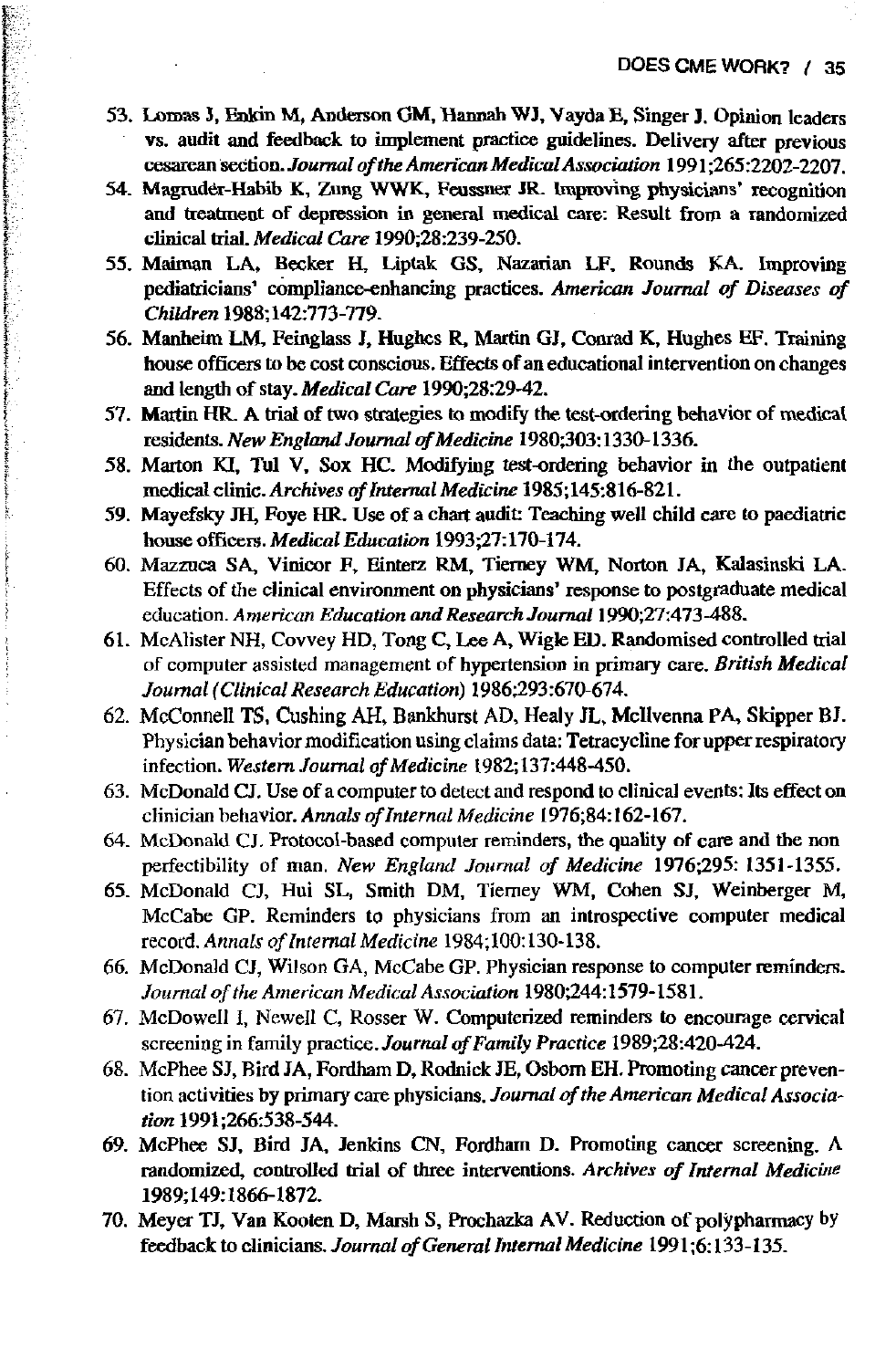- **71. Morgan M. Computerized concurrent review of prenatal care.** *Quality Review Bulletin* **1978;4:33-36.**
- **72. Norton PG, Dempsey LJ. Self-audit: Its effect on quality of care.** *Journal o f Family Practice* **1985;21:289-291.**

「最後の「PASS」の「PASS」ということが、「PASS」ということが、「PASS」ということが、「PASS」ということが、「PASS」ということが、「PASS」ということが、「PASS」ということが、「PASS」ということが、「PASS」ということが、「PASS」ということが、「PASS」ということが、「PASS」ということが、「PASS」ということが、「PASS」ということが、「PASS」ということが、「PASS」ということが

- **73. Palmer RH, Louis TA, Hsu L, Peterson HF, Rothrock** JK, **Strain R, Thompson MS, Wright EA. A randomized controlled trial of quality assurance in sixteen ambulatory care practices.** *Medical Care* **1985;23:751-770.**
- **74. Perera DR, LoGerfo JP, Shulenberger E, Ylvisaker JT, Kirz HL. Teaching sigmoidoscopy to primary care physicians: A controlled study of continuing medical education.** *Journal of Family Practice* **1983;16:785-788.**
- **75. Pierce M, Lundy S, Palanisamy A, Winning S, Ring J. Prospective randomised controlled trial of methods of call and recall for cervical cytology screening.** *British Medical Journal* **1989;299:160-162.**
- **76. Pinkerton RE. Resident physician performance in a continuing education format:** Does newly acquired information improve patient care? *Journal of the American Medical Association* **1980;244:2183-2185.**
- **77. Pollack MM, Getson PR. Pediatric critical care cost containment: Combined actuarial and clinical program.** *Critical Care Medicine* **1991;19:12-20.**
- **78. Prozen MW, D'Agostino RB, Mitchell JB, Rosenfeld DM, Guglielmino JT, Schwartz ML, Teebagy N, Valentine JM, Wood WB, Jr. The usefulness of a predictive instrument to reduce inappropriate admissions to the coronary care unit.** *Annals of Internal Medicine* **1980;92:238-242.**
- **79. Pozen MW, D'Agostino RB, Selker HP, Sytkowski PA, Hood WB, Jr. A predictive instrument to improve coronary-care-unit admission practices in acute ischemic heart disease. A prospective multicenter clinical trial.** *New England Journal of Medicine* **1984;310:1273-1278.**
- **80. Pugh JA, Frazier LM, DeLong E, Wallace AG, Ellenbogen P, Linfors E. Effect of daily charge feedback on inpatient charges and physician knowledge and behavior.** *Archives of Internal Medicine* **1989;149:426-429.**
- **81. Putnam RW, Curry L. Impact of patient care appraisal on physician behaviour in the office setting.** *Canadian Medical Association Journal* **1985;132:1025-1029.**
- **82. Putnam RW, Curry L. Physicians' participation in establishing criteria for hypertension management in the office: Will patient outcomes be improved?** *Canadian Medical Association Journal* **1989;140:806-809.**
- **83. Rabin DL, Boekeloo BO, Marx ES, Bowman MA, Russell NIC, Willis AG. Improving office-based physician's prevention practices for sexually transmitted diseases.** *Annals of Internal Medicine* **1994;121:513-519.**
- **84. Raisch DW, Bootman JL, Larson LN, McGhan WF. Improving antinuclear agent** prescribing in a health maintenance organization. American Journal of Hospital *Pharmacy* **1990;47:1766-1773.**
- **85. Restuccia JD. The effect of concurrent feedback in reducing inappropriate hospital utilization.** *Medical Care* **1982;20:46-62.**
- **86. Rogers JL. Medical information systems: Assessing impact in areas of hypertension, obesity, and renal disease.** *Medical Care* **1982;20:63-74.**
- **87. Rosser WW, McDowell I, Newell C. Use of reminders for preventive procedures in family medicine.** *Canadian Medical Association Journal* **1991;145:807-814.**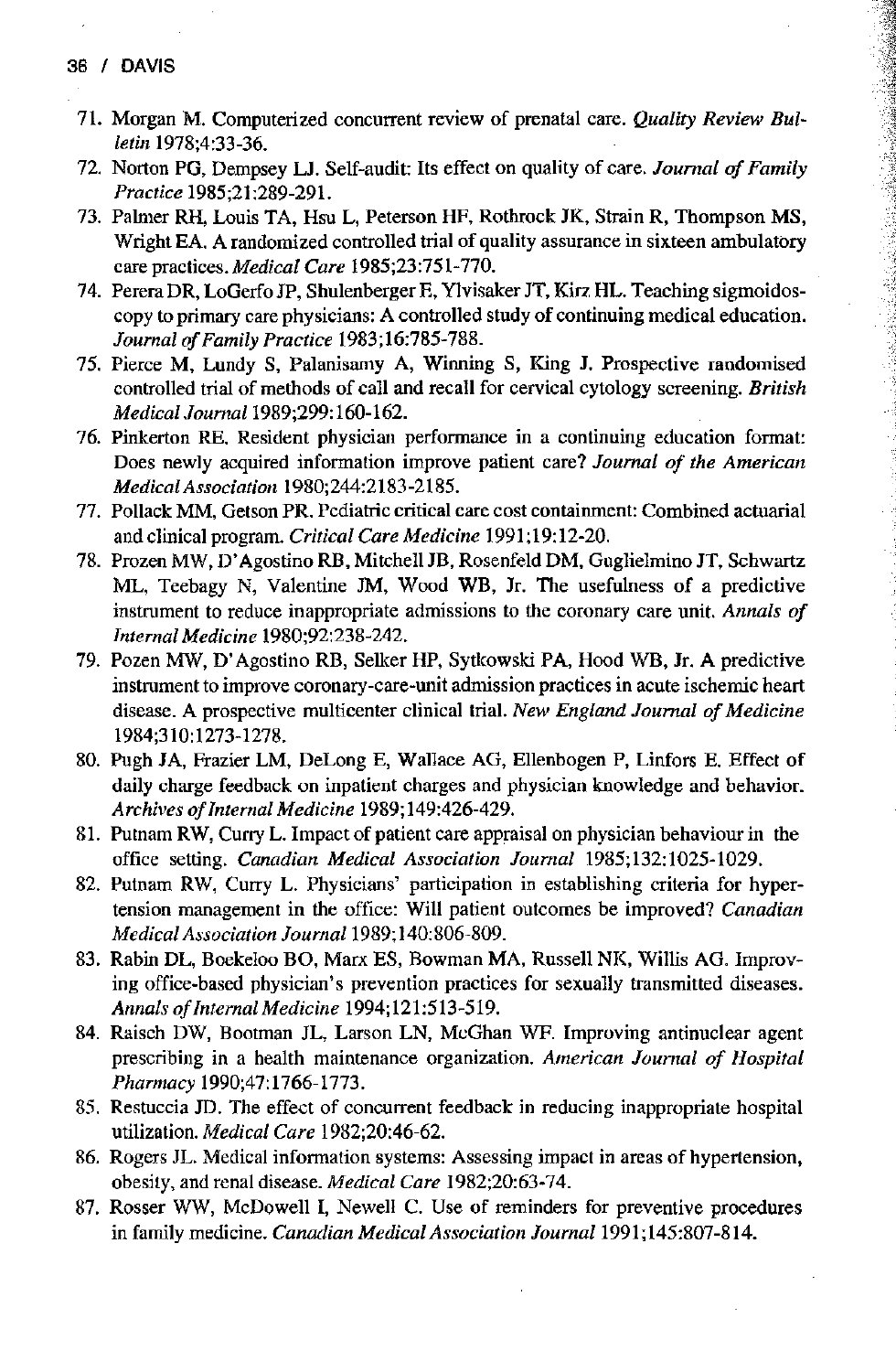- **88. Rubenstein LV, Calkins DR, Young RT, Cleary PD, Fink A, Kosecoff J, Jette AM, Davies AR, Delbanco TL, Brook RH. Improving patient function: A randomized trial o f functional disability screening.** *Annals o f Internal Medicine* **1989;111:836-842.**
- **89. Sanazaro PJ. Concurrent quality assurance in hospital care. Report of a study in private initiative in PSRO.** *New England Journal o f Medicine* **1978;298:1171-1177.**
- **90. Sibley JC, Sackett DL, Neufeld V, Geirard B, Rudnick KV, Fraser W. A randomized** trial of continuing medical education. *New England Journal of Medicine* 1982: **306:511-515.**
- **91. Soumerai SB. A controlled trial of educational outreach to improve blood transfusion practice.** *Journal of the American Medical Association* **1993;270:961-966.**
- **92. Steele MA, Bess DT, Franse VL, Graber SE. Cost effectiveness of two interventions** for reducing outpatient prescribing costs. *DICP—Annals of Pharmacotherapy* 1989; **23:497-500.**
- **93. Stross JK. Evaluation of a continuing education program in rheumatoid arthritis.** *Arthritis and Rheumatism* **1980;23:846-849.**
- **94. Stross JK, Bole GG. Evaluation of an educational program for primary care practitioners, on the management of osteoarthritis.** *Arthritis and Rheumatism* **1985; 28:108-111.**
- **95. Stross JK, Hiss RG, Watts CM, Davis WK, MacDonald R. Continuing education in** pulmonary disease for primary-care physicians. American Review of Respiratory *Diseases* **1983;127:739-746.**
- **96. Sulmasy DP, Geller G, Faden R, Levine DM. The quality of mercy: Caring for** patients with 'do not resuscitate' orders. Journal of the American Medical Associa*tion* **1992;267:682-686.**
- **97. Szczepura A, Wilmot J, Davies C, Fletcher J. Effectiveness and cost of different** strategies for information feedback in general practice. *British Journal of General Practice* **1994;44:19-24.**
- **98. Tape TG, Campbell JR. Computerized medical records and preventive health care:** Success depends on many factors. *American Journal of Medicine* 1993;94:619-625.
- **99. Tierney WM, Hui SL, McDonald CJ. Delayed feedback of physician performance versus immediate reminders to perform preventive care.** *Medical Care* **1986;24: 659-666,**
- **100. Tierney WM, McDonald CJ, Hui SL, Martin DK. Computer predictions of abnormal** test results: Effects on outpatient testing. Journal of the American Medical Associa*tion* **1988;259:1194-1198.**
- **101. Tierney WM, Miller ME, McDonald CJ. The effect on test ordering of informing physicians of the charges for outpatient diagnostic tests.** *New England Journal of Medicine* **1990;322:1499-1504.**
- **102. Turner RC, Waivers LE, O'Brien K. The effect of patient-carried reminder cards on the performance of health maintenance measures.** *Archives of Internal Medicine* **1990;150:645-647.**
- **103. Vinicor F, Cohen SJ, Mazzuca SA, Moorman N, Wheeler M, Kuebler T, Swanson S, Ours P, Fineberg SE, Gordon EE, et al. Diabeds: A randomized trial of the effects of** physician and/or patient education on diabetes patient outcomes. *Journal of Chronic Disease* **1987;40:345-356.**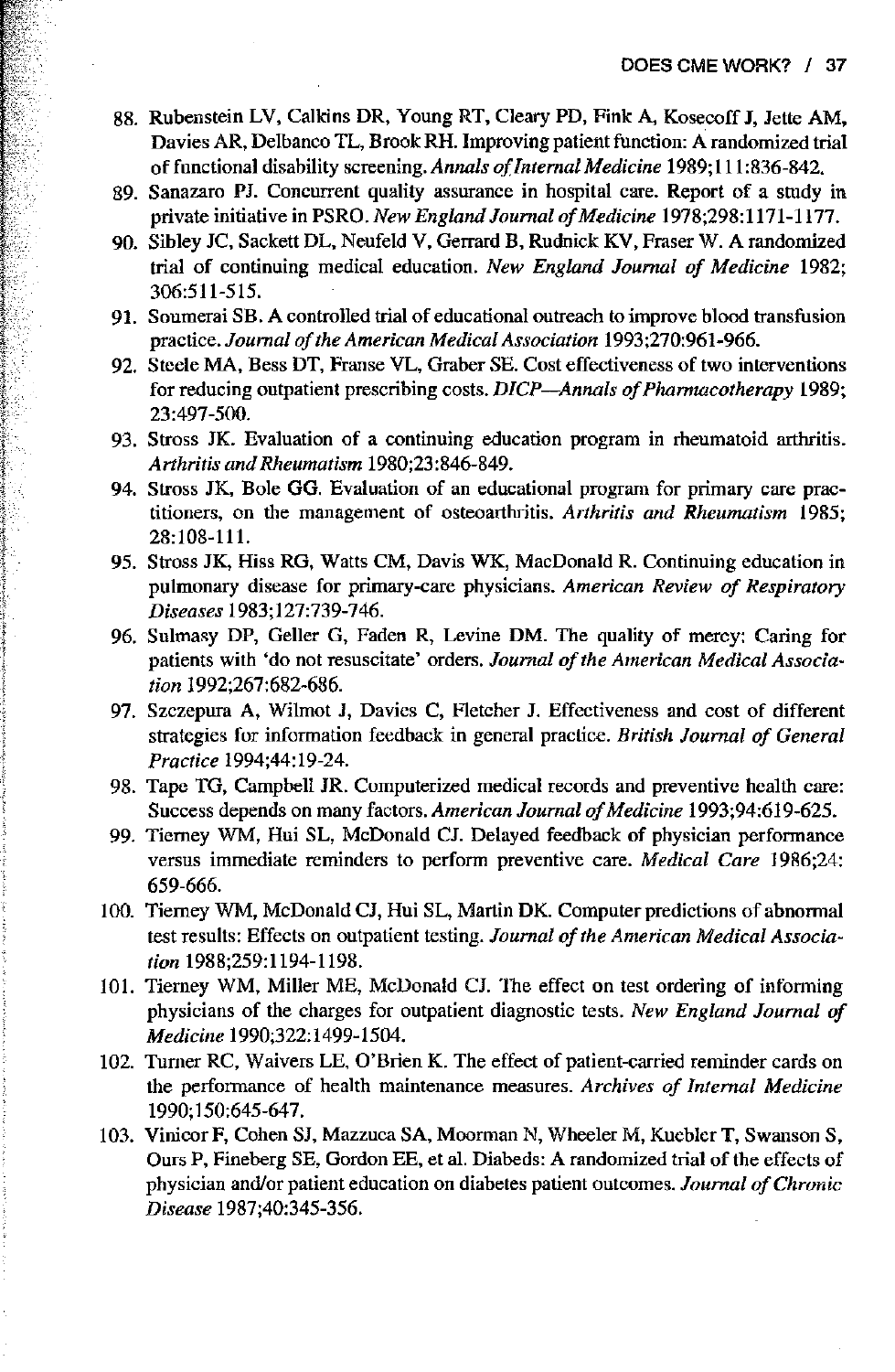## **38 / DAVIS**

- **104. Weingarten MA, Bazel D, Shannon HS. Computerized protocol for preventive medicine: A controlled self-audit in family practice.** *Family Practice* **1989;6: 120-124.**
- **105. Wexler JR. Impact of a system of computer-assisted diagnosis.** *American Journal of Diseases of Childhood* **1975;129:203-205.**
- **106. White CW, Albanese MA, Brown DD, Caplan RM. The effectiveness of continuing medical education in changing the behaviour of physicians caring for patients with acute myocardial infarction.** *Annals of Internal Medicine* **1985; 102:686-692.**
- **107. White PT, Pharoah CA, Anderson HR, Freeling P. Randomized controlled trial of small group education on the outcome of chronic asthma in general practice.** *Journal of the Royal College of General Practice* 1989;39:182-186.
- **108. Wigton RS, Zimmer JL, Wigton JH, Patil KD. Chart reminders in the diagnosis of anemia.** *Journal of the American Medical Association* **1981 ;245:1745-1747.**
- **109. Wilson DM, Taylor W, Gilbert JR, Best JA, Lindsay EA, Willms DG, Singer J. A randomized trial of a family physician intervention for smoking cessation.** *Journal of the American Medical Association* **1988;260:1570-1574.**
- **110. Winickoff RN, Coltin KL, Morgan MM, Buxbaum RC, Barnett GO. Improving physician performance through peer comparison feedback.** *Medical Care* **1984; 22:527-534.**
- **111. Winickoff RN, Wilner S, Neisuler R, Barnett GO. Limitation of provider interventions in hypertension quality assurance.** *American Journal of Public Health* **1985; 75:43-46.**
- 112. Wones RG. Failure of low-cost audits with feedback to reduce laboratory test **utilization** *.Medical Care* **1987;25:78-82.**
- **113. American Medical Association.** *Physician characteristics and distribution in the U.S.A.,* **Chicago, January 1,1995.**
- **114. Green L, Kreuter M, Deeds S, Partridge K,** *Health education planning:* **A** *diagnostic approach,* **Palo Alto, CA: Mayfield Press, 1980.**
- 115. Rogers EM. *Diffusion of innovation*, New York: The Free Press, 1983.
- **116. Nowlen PM.** *A new approach to continuing education for business and the professions,* **New York: Macmillan, 1988.**
- **117. Bandura A.** *Social foundations of thought and action: A social cognitive theory,* **Englewood Cliffs, NJ: Prentice-Hall, 1986.**
- **118. Thomson MA, Freemantle N, Wolf F, Davis DA, Oxman Associate Dean.** *Educational meetings, workshops and preceptorships to improve the practice of health professionals and health care outcomes.* **[Review for the] Cochrane Collaboration on Effective Professional Practice (CCEPP), 1997.**
- **119. Fox RD, Mazmanian PE, Putnam RW.** *Changing and learning in the lives of physicians,* **New York: Praeger, 1989.**
- **120. Prochaska JO, Velicer WF, Rossi JS, Goldstein MG, Marcus BH, Rakowski W, Fiore C, Harlow LL, Redding CA, Rosenbloom D, Rossi SR. Stages of change and decisional balance for 12 problem behaviors.** *Health Psychology* **1994; 13:39-46.**